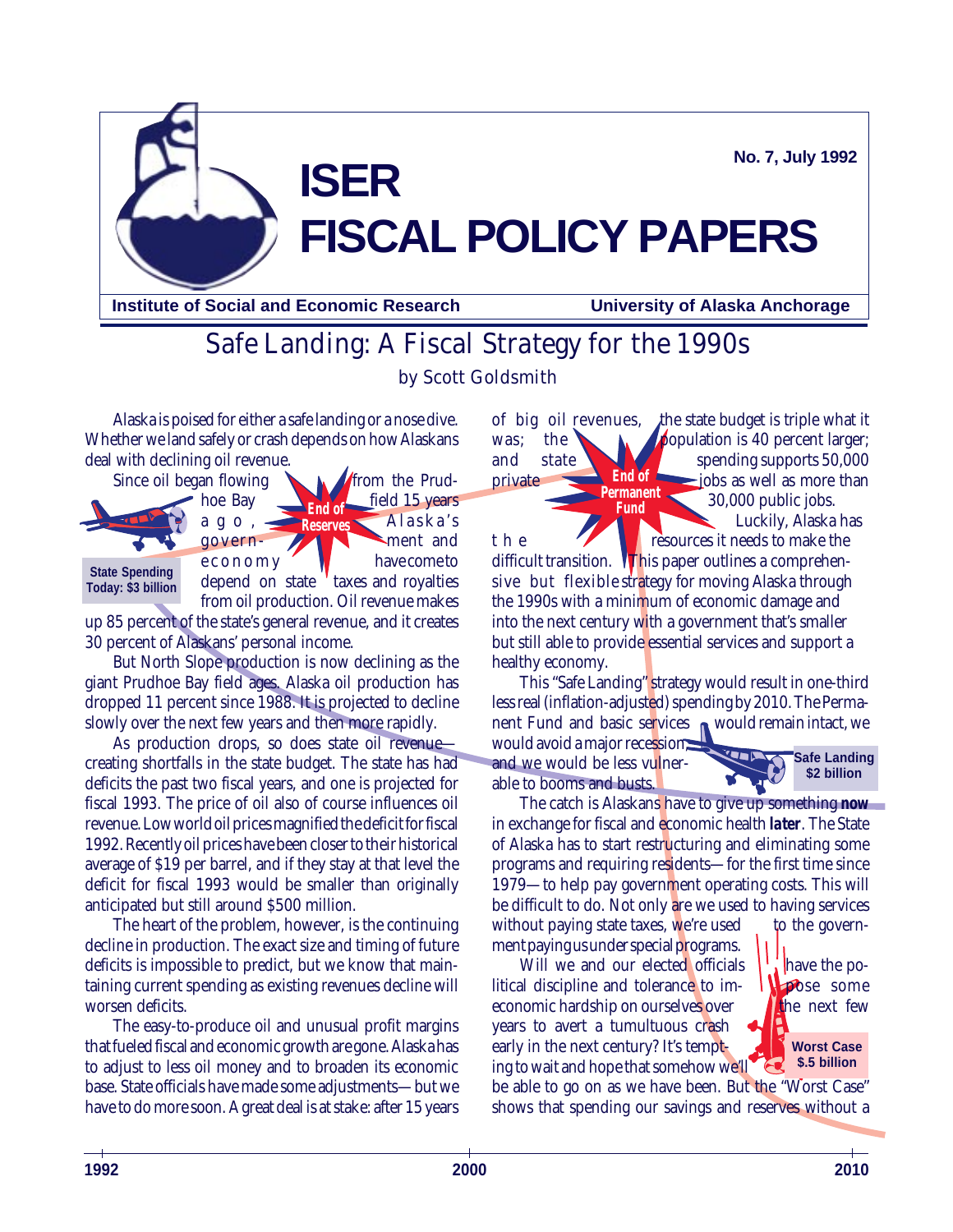long-term, comprehensive fiscal strategy risks fiscal and economic catastrophe. ISER is not forecasting that the worst will happen. But the "Worst Case" graphic on page 1 makes it clear just how low the bottom could be—and while the worst case is extreme, we can avoid it only by making some tough decisions, starting now.

Alaska has enough budget reserves to go on for a while without reducing the state budget or asking Alaskans to give up anything. But if the state tries to keep the budget at its current level or even to increase it, using just oil revenues and budget reserves, we virtually assure that when the reserves run out there will be a huge, sudden drop in the budget, likely precipitating a recession. That point is marked by the first explosion on the "Worst Case" flight path.

The only way to forestall that crisis would be a choice with disastrous implications—a raid on the principal of the Permanent Fund to keep spending up after we use the budget reserves. (Using the principal would require amending the Alaska constitution.) Even as large as the Permanent Fund is, it and dwindling oil revenues together could sustain the present level of spending for only several more years. Spending the Permanent Fund would delay the crisis but make it worse, as shown on the "Worst Case" flight path by the second explosion and the nose dive.

The longer we go without a strategy, and the bigger the fiscal gap becomes, the greater the pressure will grow to tap the Permanent Fund. The earning power of the fund is Alaska's main fiscal legacy from the years of big oil revenues and a key part of our strategy to escape the cycle of dependence on oil revenues. Dissipating the principal of the Permanent Fund would be the costliest mistake Alaska could make.

Along the way to the nose dive, as the state government used up the Permanent Fund at a rate approaching \$2 billion per year, we would become more vulnerable to shocks from sudden drops in oil prices and less flexible in dealing with any other unexpected events. Once the budget reserves and the Permanent Fund were gone, state revenues would fall by two-thirds and the state would face a growing deficit of more than \$2 billion (in 1992 dollars)

a year. A drastic, precipitous drop like that would leave the state government by 2010 with less than it spends today just for schools, let alone road maintenance and Pioneers Homes and all other state programs and services. Whatever decisions state officials made about balancing the budget at that time, tens of thousands of public and private jobs would disappear in the process.

The big state spending in the 1980s ensnared us in a trap. We know that in the long run Alaska's economy will be healthier if we don't rely so much on state spending but we have to get though the short term, and in the short term the health of the economy depends on state spending. This paper suggests a way of breaking out of that trap.

### Fiscal Strategy

Alaska must take five major steps in the transition to less oil money:

- *Cut spending*
- *Use Permanent Fund earnings*
- *Encourage economic development*
- *Levy taxes*
- *Conserve and invest windfalls*

Alaskans have choices about when to take those steps and how heavily to rely on each, but we have to take all five. This paper shows how these steps together can bring us to a safe landing.

 The state can't continue to balance its budget in the 1990s just through spending cuts. Spending cuts should come first—but as oil revenues shrink more and more, the spending cuts required to balance the budget would be so large that the government would cease to function. Alaska can't afford a government as large as we have now, but we can afford an adequate level of public services. We have to decide how much is adequate, and how to preserve necessities while reducing non-essentials.

Making the transition to less oil money without major fiscal and economic disruption will require widespread public support. To gain such support will require (1) an understanding of the fiscal problem and its possible ramifications; (2) a public commitment to take the steps

*This is the final in a series of papers analyzing Alaska state government revenues and spending. For three years this series has reported on the fiscal crisis the state would face as oil revenues decline. That crisis has now arrived, and this last paper offers a strategy for getting through the crisis and into the next century with a healthy government and economy. The principal series author, Scott Goldsmith, is an ISER economist with 17 years experience analyzing state finances. Lee Gorsuch, ISER director, guided the design and presentation of the series. Other contributors include Alexandra Hill and Teresa Hull, ISER research associates, Matthew Berman, ISER economist, and Jay Hogan, former director of the Alaska Division of Budget Review. Linda Leask edited the series and Monette Dalsfoist did layout and graphics.*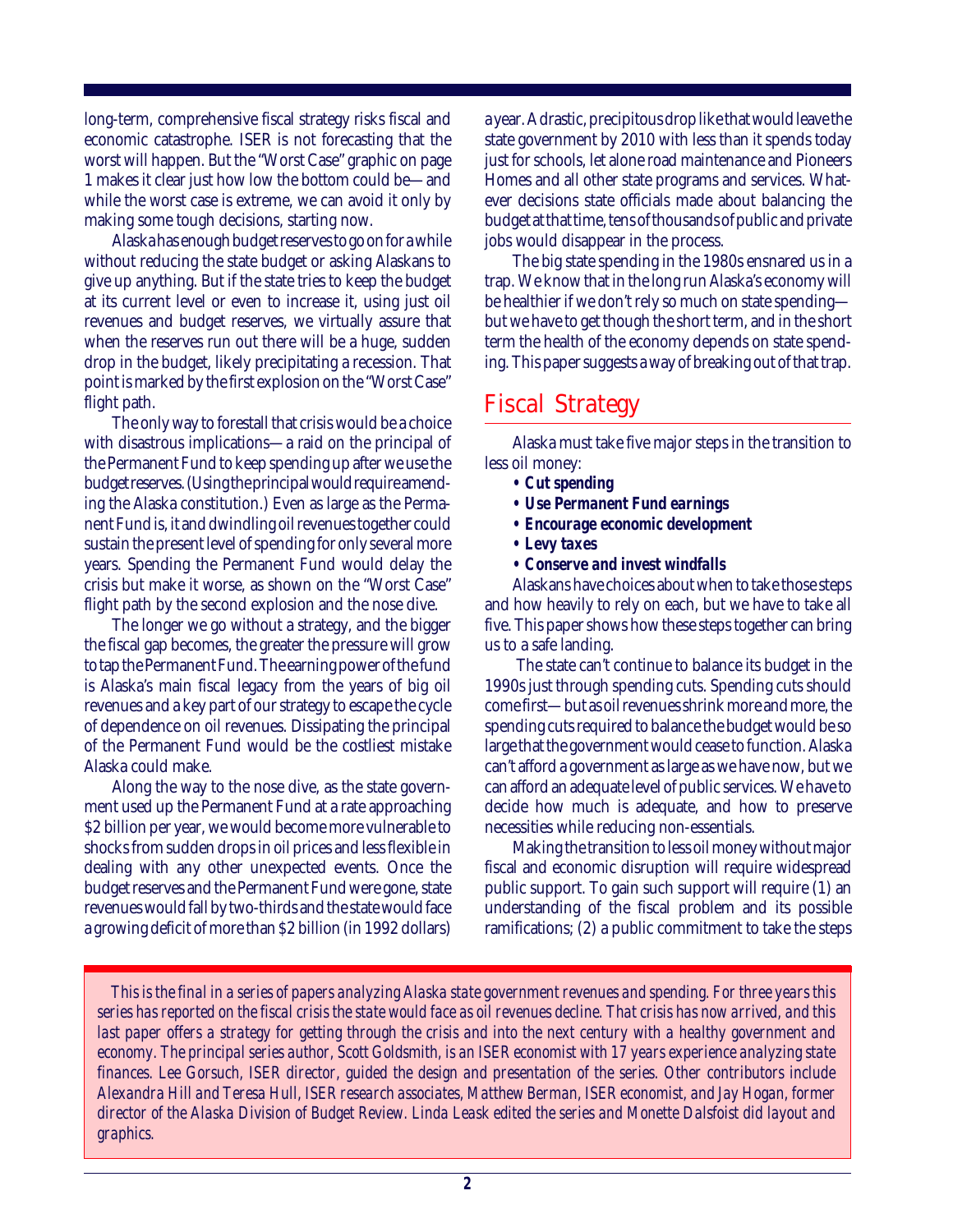necessary for a safe landing; (3) a tough and open analysis of state spending to determine how to make cuts and control entitlement costs without sacrificing essential services; and  $(4)$  a strategy for taking the necessary steps.

Adopting the strategy will obviously involve getting less and paying more in the near term, but the reward will be fiscal and economic stability in the long run and a better quality of life as Alaska moves into the next century. Those of us who went through the recession of the late 1980s should be eager to avoid future recessions. Table 1 shows some of the effects of the 1986-1988 recession—as a reminder of what failure to undertake a fiscal strategy could mean in future years.

Alaska faces many economic uncertainties. The aging of the huge Prudhoe Bay field means a new game for the petroleum industry in Alaska, which must now turn to enhanced recovery at Prudhoe Bay and to smaller fields with higher production costs. We don't know how much new production to expect from the North Slope; whether development will occur in the Arctic National Wildlife Refuge; or whether oil prices will rise or fall. Still, despite declining production, and increased uncertainty about petroleum's future impact on the economy, the petroleum industry will continue to be the largest cash contributor to the Alaska economy for the foreseeable future. Compounding those uncertainties about petroleum development are questions about how Alaska's other basic industries like seafood, tourism, logging, and mining will fare in the future, or if military cutbacks will affect Alaska.

The state government can't remove those uncertainties, but it can act decisively to minimize anxiety and apprehension about the economic effects of less state spending and move Alaska toward a more stable future. Unless Alaska takes concrete steps to responsibly manage its loss of oil revenues, few new businesses will choose to invest or lend in the state, and existing businesses may reconsider their commitment to Alaska. A clear fiscal strategy is a key to Alaska's future. The discussions in this paper can help chart the course for fiscal policy—but like a good navigator, Alaska will need to adjust its course as conditions change in ways we can't foresee.

### What Has the State Done So Far?

#### **Inflation Adjustment**

*Unless otherwise noted, the figures in this paper are adjusted to 1992 dollars (today's buying power) to remove the effects of inflation and thereby show real changes over time.*

#### **Table 1. Effects of 1986-88 Recession**

- State job loss: 22,000 (10%)
- Anchorage population loss: 29,000 (9%)
- State wage income loss: \$1.07 billion (13%)
- Decline in Anchorage assessed property value: \$7.2 billion (46%)
- Residential properties foreclosed on, January 1985-March 1988: 10,429 (7% of total)
- Anchorage bankruptcies: 93 per month

Even as the budget crisis looms, Alaskans can take heart because of important steps we've already taken.

*• Creating the Permanent Fund*. Alaska voters in 1976 approved a constitutional amendment creating a savings account called the Alaska Permanent Fund. The amendment requires that a portion of oil and other resource revenues go into that fund rather than into the general fund. The Alaska constitution prohibits spending the principal of the Permanent Fund, but allows appropriation of the earnings. During the 1980s, anticipating harder times to come, the Alaska Legislature made voluntary contributions of several billion dollars to the Permanent Fund, in addition to the required contributions. Today it has a balance of about \$13 billion (including the earnings reserve). After inflation, the fund produces \$500 million in annual earnings—which goes into the Alaska economy via annual dividend payments.

The economic value of the fund is impressive. We can think of it as a basic industry—one with a payroll of \$500 million per year. But unlike Alaska's other basic industries (fishing, mining, logging, tourism, petroleum, and the federal government), it is not subject to the ups and downs of resource prices, national policies, and other factors beyond our control. It has been an invaluable economic stabilizer for Alaska and can continue to be, much like the military has been in years past. It can generate earnings to help pay for basic services and prevent the economic disruptions that go along with unpredictable state spending. Keeping the Permanent Fund intact has to be the cornerstone of Alaska's fiscal policy.

*• Controlling state spending*. Despite all the talk about out-of-control spending, state officials have made progress toward controlling state spending. Legislators cut the budget by several hundred million dollars between 1986 and 1987, after oil prices crashed and brought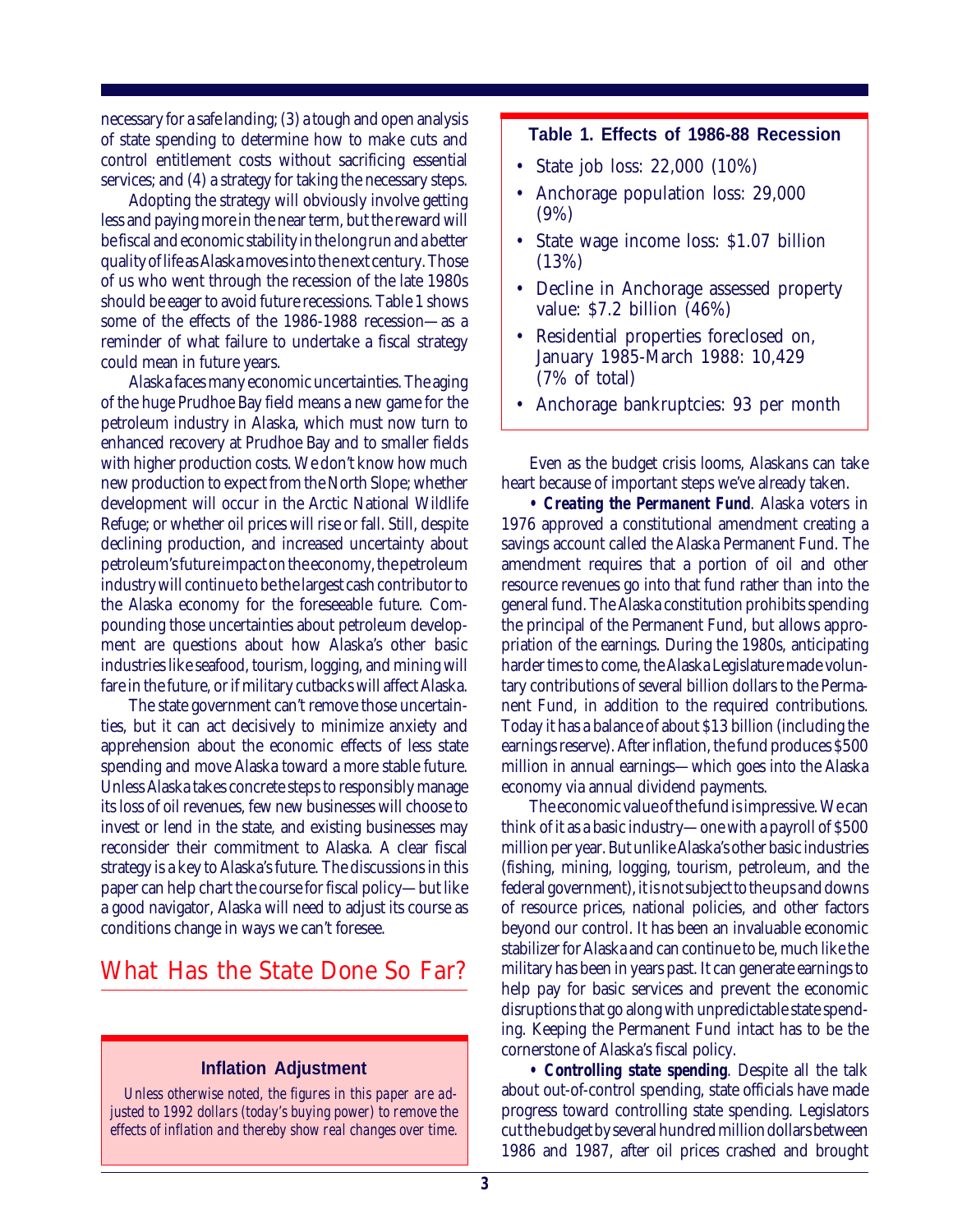Alaska a glimpse of things to come. Budget growth has since resumed, but at a much slower rate than in the early 1980s. Nonetheless, inflation, population growth, and increased eligibility for benefits all exert upward pressure on the budget. Just holding spending constant, let alone reducing it, requires substantial political determination.

So it's not really surprising that in 1992 the state operating budget (not adjusted for inflation) has returned to about the level where it was in 1986. Between 1986 and 1992 some departments grew, but several—Labor, Natural Resources, Fish and Game, Transportation and Public Facilities, and Community and Regional Affairs—spend less today than they did in 1986. And if we adjust for inflation, spending in most government agencies is still below 1986 levels. Within departments whose budgets have grown fastest in recent years, most growth is in a handful of programs tied to increasing population or rising prices. Subsidies to public corporations like AHFC have been eliminated or are much smaller now than in the early 1980s. Budget requests of agencies are routinely trimmed.

In 1987 state officials made the relatively easy budget cuts—cuts that did not affect services and popular programs. To cut the budget more while retaining essential services, state officials will have to eliminate some programs and improve the efficiency of others.

The difficulty of cutting the budget was clear during the 1992 legislative session, when legislators tried unsuccessfully to cut \$200 million from the budget. Although they were unable to cut that amount, legislators did make some cuts. If there are no large supplementals enacted later, inflation will translate those cuts into even bigger real cuts in future years. But the piecemeal approach to holding the line on spending is increasingly perverting allocation of funds among programs, and stopgap measures to control spending make it more difficult to cut the budget in future years.

*• Attempting to broaden the economic base.* Over the years the state government has often used oil money to encourage other kinds of development. The results have sometimes been impressive, but many attempts at a wide variety of ventures failed—demonstrating that neither subsidies nor outright grants can guarantee success or overcome market forces. One of the more successful ventures is the Red Dog mine in northwest Alaska, where the state (through the Alaska Industrial Development and Export Authority) loaned a private corporation money to build a road and port needed for mining a large zinc deposit. In general, when the state has succeeded it has been in support of industries that already have strong economic foundations in the state.

### Elements of Strategy

There's much the state has left undone. Most important is adopting a comprehensive fiscal strategy. We can not hope to make up for dwindling oil revenues with piecemeal budget cuts and budget reserves, unless we want to confront major fiscal and economic problems later. We need to adopt a multi-year spending plan that includes examining the structure of state spending to determine how the government can deliver services for less and then setting real targets for reducing state spending over the next several years. At the same time, the plan should integrate optimal use of all available resources and the resumed collection of personal income taxes when existing taxes can no longer support essential services.

#### WORKING TOGETHER

A family or a business faced with the prospect of reduced income will cut costs, eliminate unnecessary expenses, and make the most of its remaining resources to put itself in the best economic position to survive and to try to minimize the pain of shifting to a smaller income. It's much more difficult for a government to behave that way, and especially difficult for Alaska's state government—because of uncertainty, lack of concern, and ignorance; because we have become accustomed to receiving services without paying for them ourselves; and because we all own our oil revenues in common.

The magnitude and timing of future deficits is uncertain. We have been lucky several times in the past when unexpected increases in oil prices wiped out projected deficits—so many Alaskans tend to discount predictions of fiscal crisis and to hope for another bailout. Some residents are not worried about potential deficits—either because they think the fiscal concerns of the state government don't affect them, or because they don't intend to stay in Alaska very long. Also, many people don't understand how much the state budget depends on oil production and what a vulnerable and precarious position that puts Alaska in. They don't yet acknowledge that the state can no longer undertake new functions without dramatically reducing what it currently does.

The biggest obstacle to solving the budget crisis is persuading Alaskans that the time has come when they have to give up some of the benefits of oil money. State oil revenues are common property resources, belonging to all Alaskans. So no one is willing to be the first to give up his share today for the benefit of the future, because it's likely special interests would simply cancel out that altruism by taking the savings and spending them for their own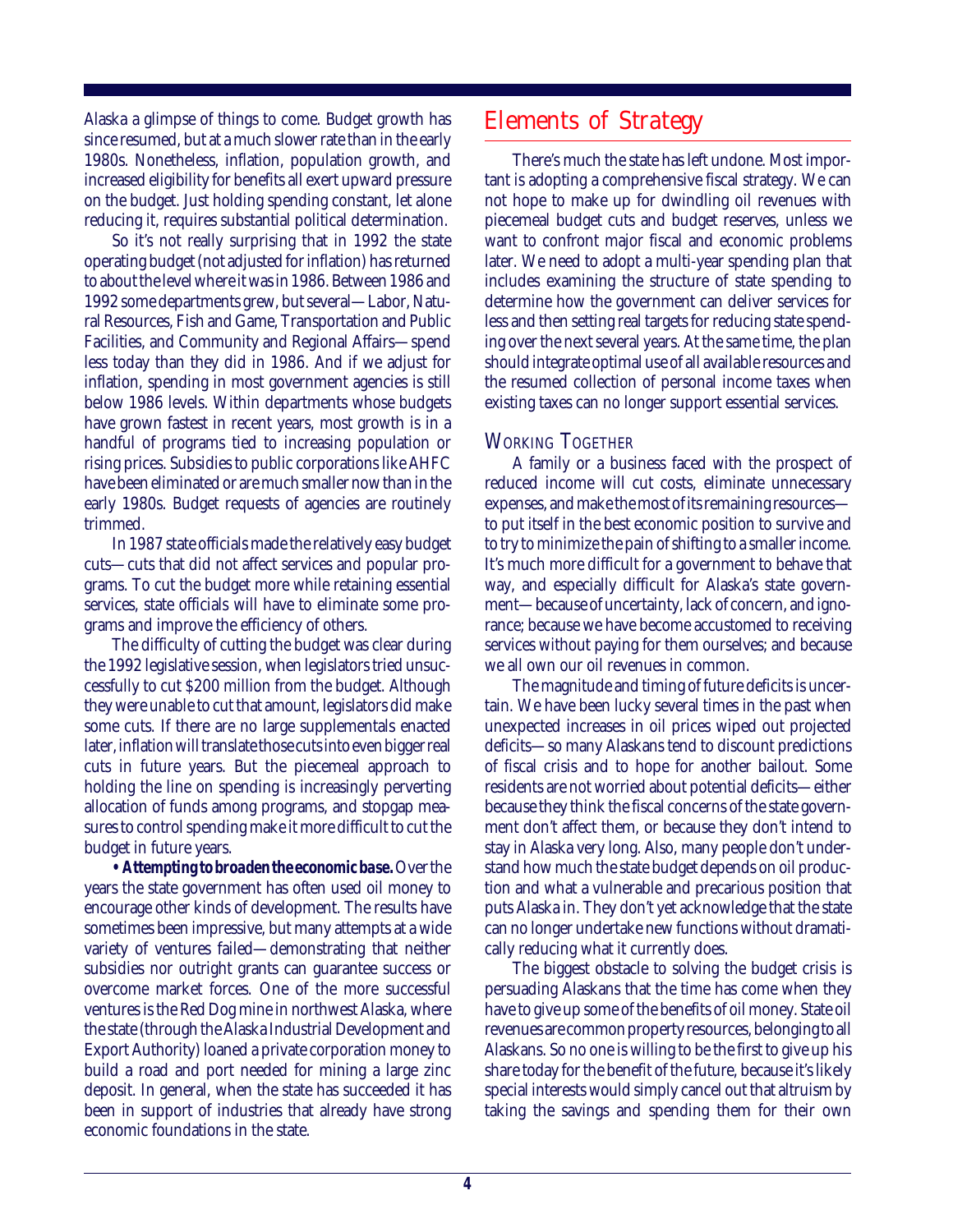

benefit. What Alaskan is willing to voluntarily give up any of the benefits of oil revenues, only to see someone else come forward to take them?

One way we can deal with this problem is to reach a broad agreement that *everyone* give up something for the benefit of future generations of Alaskans: that we all restrain our short-term special interests to achieve our long-term self-interests. Fairness and public purpose should guide us. Alaskans have to acknowledge that we face a serious problem—one that we can solve only by working together.

#### FACING THE FACTS

Even though many Alaskans agree that we need to constrain or reduce spending as oil revenues shrink, some still think that (1) *higher oil production or prices will erase the problem,* or (2) *the economy can quickly grow out of the problem,* or (3) *the state government can deal with any deficit*



*by cutting the budget but still leaving all popular programs (in particular the Permanent Fund dividend program) intact and the economy unaffected.*

 These beliefs are false and dangerous. Production will drop sharply in the 1990s because the huge Prudhoe Bay oil field is producing less oil now than a few years ago, and the production decline will accelerate as time goes on. (See Figure 1.) Although other fields continue to produce, new fields will come into production, and improved technology and higher prices could enhance the recovery of Prudhoe Bay oil, those factors together over the next 10 years can't replace the enormous loss of production from Prudhoe Bay. At its peak production in 1987, Prudhoe Bay alone was responsible for more than 80 percent of Alaska production and 20 percent of all the oil produced in the U.S. Fields of that size are rare in the world, and none other as large has been discovered in North America.

Higher oil prices would alleviate but not erase the budget deficits created by falling production. Since oil production will decline on average about 7 percent annually through this decade, the price of oil would have to increase 7 percent every year—after inflation—to offset that decline and maintain state oil revenues at their current level. A sustained price increase of that magnitude would be unprecedented.

Figure 2 estimates the gap, with current spending and existing revenues, assuming an oil price of \$19 per barrel, which has been the average for the past six years. Higher or lower oil prices and more or less new production would change the gap figures, but the pattern is clear: declining production will sharply cut oil revenues, which supply 85 percent of state government income. Since the gap will grow slowly over the next few years, attention will continue to focus on higher oil prices as a solution to the problem. But later in the decade, the production decline will overwhelm price fluctuations. Current price and production forecasts put the gap between current spending and existing revenues at \$1.5 billion by 2000.

Alaska can not quickly grow out of the fiscal and economic problems posed by declining oil revenues. We do expect growth in Alaska's basic industries over the next decade, but under even optimistic assumptions, the tax base represented by that growth can't come even close to replacing billions of dollars in lost oil revenues. And although the state can encourage responsible economic development, Alaska's past attempts to use oil money to foster other kinds of economic development have shown that economic diversification will be a gradual process, and that some kinds of development are not feasible in Alaska.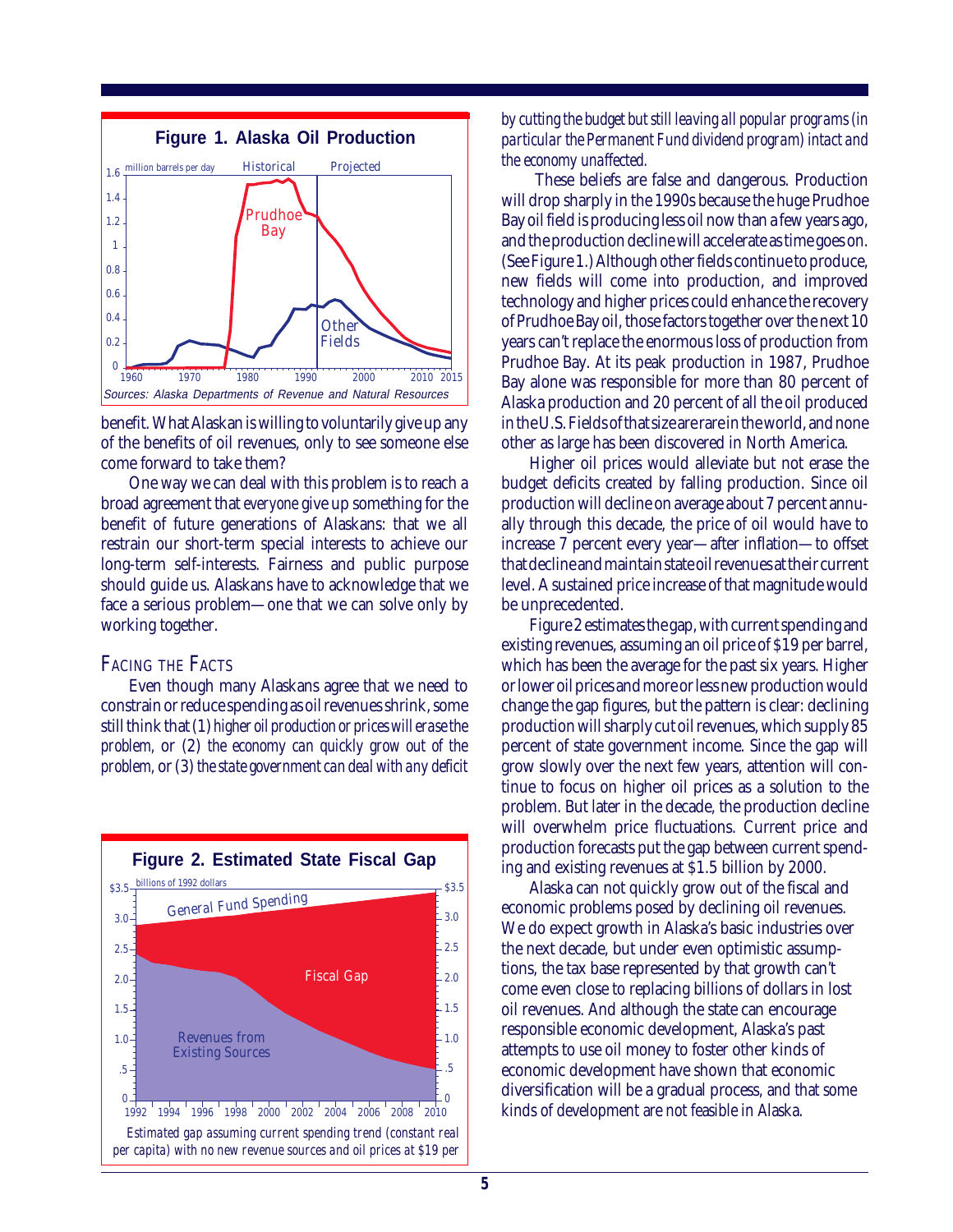The state government can't make sudden, enormous budget cuts without affecting essential government operations or hurting the Alaska economy. On page 8 we show how the state spends its money. It's clear that attempting to cut something in the range of \$1 billion or more out of the budget in a short time would leave the government crippled.

And as for the effect on private industry of big, sudden budget cuts, remember that state government money supports 50,000 private jobs in Alaska. The construction, transportation, utilities, services, finance, and trade industries all depend heavily on state spending.

There is no single, painless solution to the fiscal crisis. Big resource projects, surges in oil prices, economic diversification, or spending cuts by themselves can't erase the problem—but fortunately they can all be part of the solution. How can we combine all the elements of a successful fiscal strategy and get a commitment to action?

#### PLANNING, EDUCATING, AND ANALYZING

To get Alaska moving toward a fiscal strategy, we also need (1) broad public acknowledgment of the problem and agreement on the need to solve it; (2) a plan for balancing the budget in the 1990s and creating a legacy of stability for the next generation of Alaskans; (3) a detailed analysis of state spending.

One way of informing the public and developing a plan would be through an appointed fact-finding commission. The commission should represent a broad spectrum of Alaska leadership—heads of industries, public and private organizations, profit and non-profit groups. We hope the broad membership of such a commission would win the public's trust and confidence.

A public information campaign under the auspices of the commission would include workshops throughout the state, explaining the causes of the fiscal crisis and asking the public for its preferred choices for solving it. It would be an opportunity for all Alaskans to get involved.

The plan developed by the commission would start with a picture of what government should look like after Prudhoe Bay. It would propose a broad strategy for reaching the target and specific tactics to begin moving us toward the target now. These tactics would be based on a review of our institutions and processes for making budget decisions.

State officials also need to look carefully at existing spending. Why does the State of Alaska spend so much, and how can it spend less? The answers are not as obvious as some people think. Certainly the state needs to cut spending, but many things have combined to push up spending in ways that need to be understood. Otherwise,

#### **Table 2. Why State Spending Grew in the 1980s**

- More people (40% larger population)
- Higher prices (45% increase)
- Broader eligibility for programs
- More infrastructure to maintain
- Federal cost-shifting to state
- Generosity to individuals and local governments
- More expensive service delivery
- Permanent Fund dividend and other special programs

we risk harming traditional programs through piecemeal, incremental cuts as oil revenues dwindle.

Table 2 shows the major factors that have contributed to higher state spending over the past decade, including everything from more people and higher prices to creation of new programs. These factors are in addition to the ones that have historically made Alaska's government large special needs related to state ownership of resources, underdevelopment of local governments, and high costs.

All those factors don't mean that the state can't cut spending more: it will have no choice. But it cannot continue to cut traditional programs incrementally without analyzing how to maintain—with less money—the quality of services Alaskans regard as essential. The government needs to become more efficient and more discriminating in its spending. It needs to analyze and re-structure its spending after assessing many questions: Which subsidized programs and loans can Alaska still afford? Where can we narrow program eligibility? Are there ways we can provide quality education for our children for less? Can we afford to operate all the facilities we added in the 1980s? Answers to these and many more spending questions are critical to reducing spending but continuing to provide for the public good.

### Putting It All Together

Alaska has some choices about how to deal with the budget crisis, but those choices come down to how and when the state will use available resources and for what purposes. The state can (1) cut spending; (2) use Permanent Fund earnings; (3) expand the economy and tax base by fostering development; (4) reimpose taxes on households; and (5) conserve windfalls, which include budget reserves, anticipated settlement payments, and any unex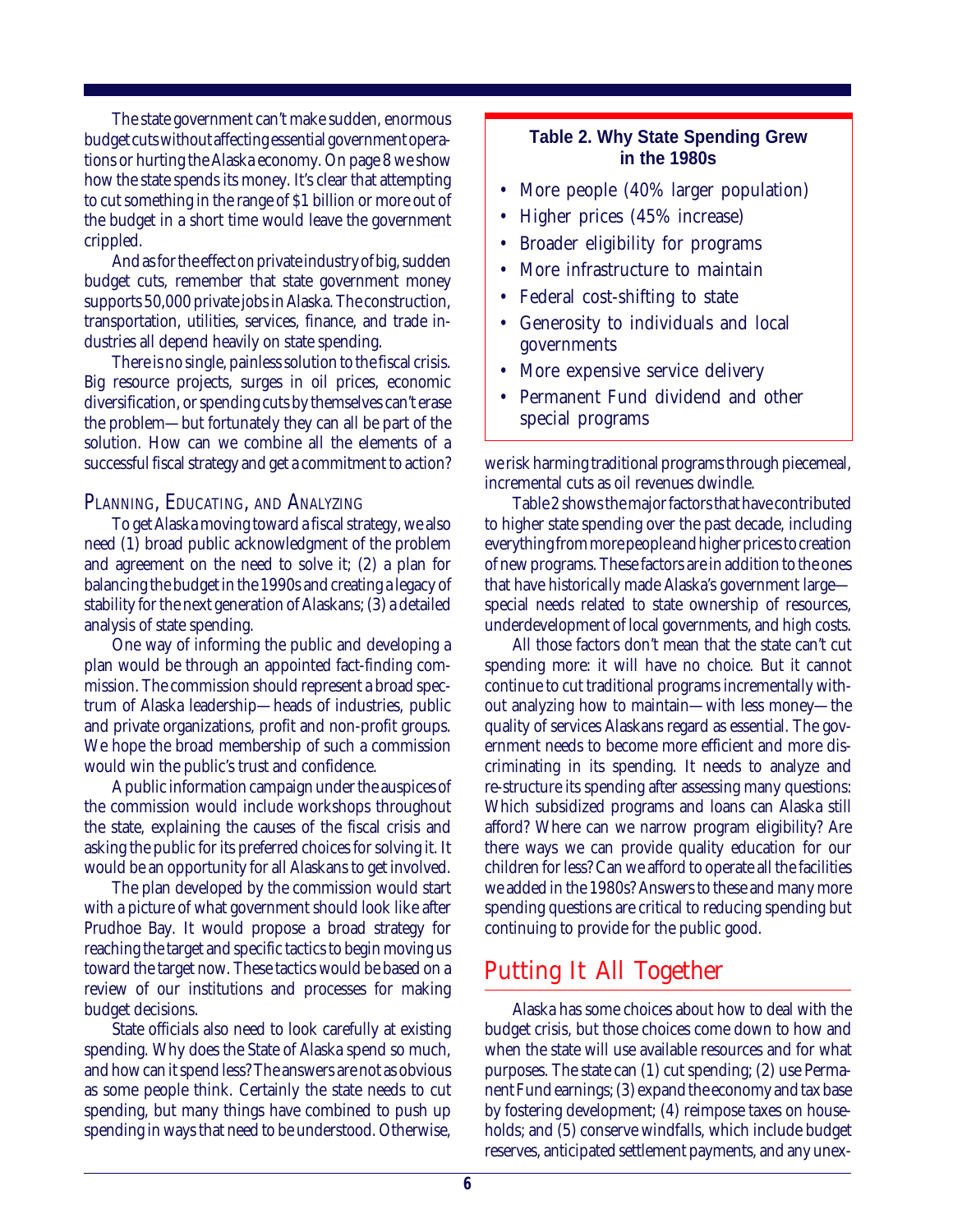pected revenues. The "Safe Landing" strategy outlines one way of putting all those steps together in a comprehensive fiscal plan. What would be the advantages of a broadly accepted, comprehensive plan? It would:

*• Reduce uncertainty,* thereby increasing economic stability and instilling confidence in the general public and the business community that the state government recognizes and is addressing the problem.

*• Enable Alaskans to plan* their own futures with more certainty about government's role and what to expect from government in future years.

*• Provide a framework for downsizing* government in a way that retains essential programs.

*• Establish a means to minimize* the adverse economic effects of balancing the budget.

A comprehensive plan would be based on several presumptions—the presumptions that:

• *Current state spending exceeds* what we can afford or are willing to pay for.

• *We need to decide what level of spending* is appropriate, given our income and willingness to pay.

• *We can't count on economic diversification* or the serendipitous arrival of megaprojects to forestall the need to reduce state spending or the need for new taxes.

• *A healthy and robust economy is possible* in the era after Prudhoe Bay, and having state fiscal affairs in order greatly enhances its likelihood.

 • *Current Alaskans must take into account* the needs of future generations, because our current wealth is temporary.

• *The proper functions of state government* are to provide basic public services, to assist the needy, to manage public resources for the benefit of all, and to promote a healthy economic climate.

With those presumptions as a base, Table 3 suggests a number of principles to guide a budget plan. Pages 8 through 14 outline the five essential steps for balancing the budget, and one potential method for implementing each of the steps. We look at how much each of the five could contribute, under reasonable assumptions. Taken together, these steps show that by 2000 we could have in place the foundation for a healthy and stable public sector

#### **Table 3. Principles for Comprehensive Budget Plan**

- Think ahead
- Consider needs and resources of future generations
- Base all payment programs on need
- Do more with less, and re-consider unique programs
- Promote public welfare
- Minimize economic hardships caused by reduced state spending
- Tax according to ability to pay
- Equalize local tax effort
- Demand returns on state investments
- Use willingness to pay as criteria to determine benefits of public programs
- Monitor progress and be flexible

that would contribute to Alaska's economic health and benefit Alaskans. We are not suggesting that this is the only way the state could put together the available resources. But it is one reasonable way that can provide a useful guideline for state officials. At the end of the paper we discuss why we are optimistic that Alaska can, despite the political obstacles, adopt a fiscal policy that will bring us safely into the next century.

#### **Assumptions in Safe Landing Strategy**

- **Oil Production:** As projected by Alaska Department of Revenue, Fall 1991
- **Oil Price:** \$19 per barrel, in 1992 dollars
- **Permanent Fund:** 4 percent real rate of return, net of inflation
- **State Spending:** 1 percent real annual growth (same as projected population growth)
- **Existing Revenues:** As projected by the Alaska Department of Revenue, Fall 1991
- **Transition Fund:** Initial balance (in 1992) of \$2 billion
- **Oil Windfalls:** \$1.7 billion collected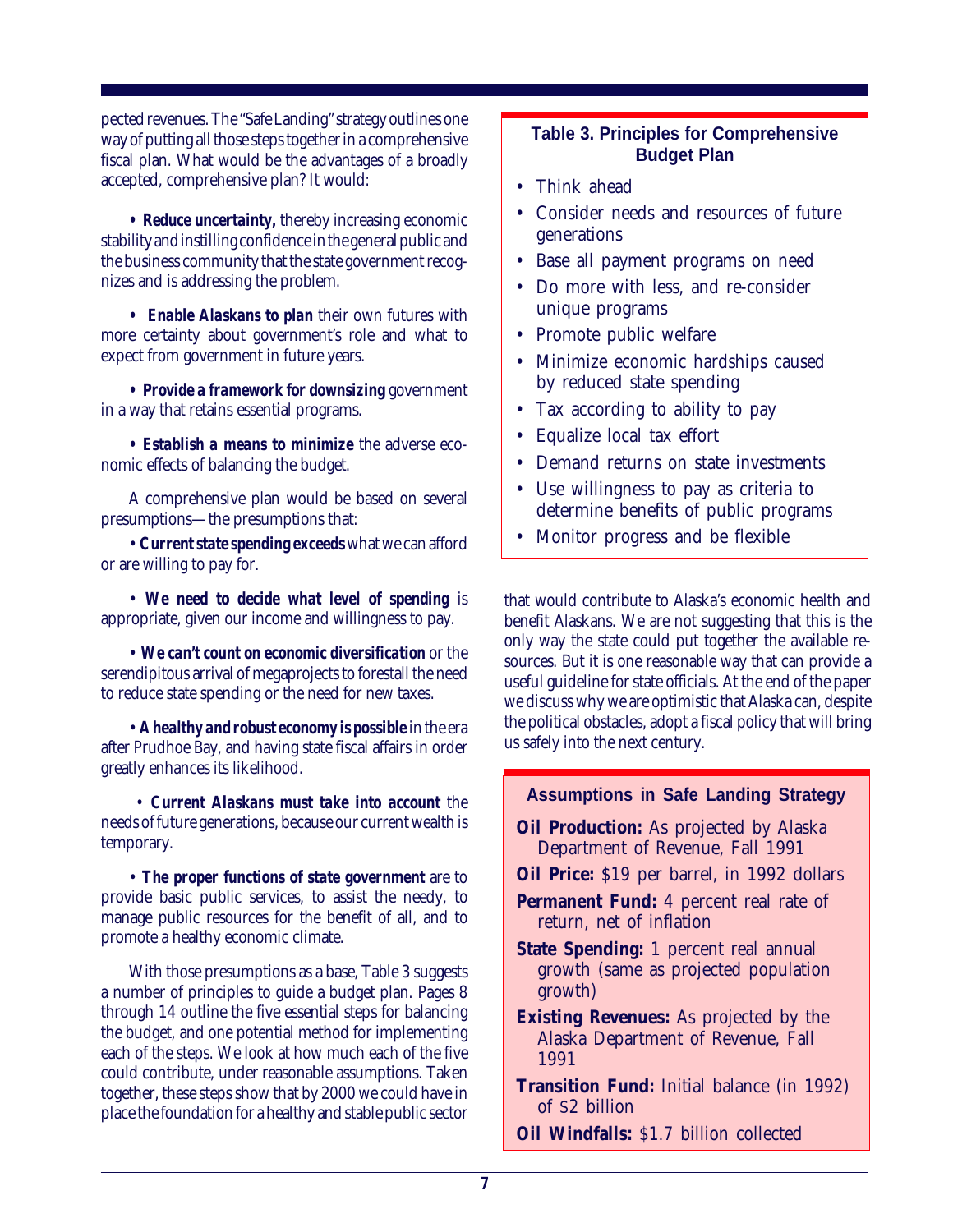# **Step 1: Budget Cuts**

*The State of Alaska spends three times the national average per resident, even after we adjust for Alaska's higher living costs. We can no longer afford it, and have to (1) re-structure programs to provide more services for less; and (2) reduce or eliminate programs, based on a detailed analysis of which programs best provide for the public good.*

| WHAT DID THE STATE PAY FOR IN FY 1992?                            |          |     |         |  |
|-------------------------------------------------------------------|----------|-----|---------|--|
| (State General Fund Budget <sup>a</sup> , in millions of dollars) |          |     |         |  |
| <b>Total General Fund Budget</b>                                  |          |     | \$2,920 |  |
| <b>Operating Budget</b>                                           |          |     | \$2,125 |  |
| <b>Formula Transfers to Local Govt. \$691</b>                     |          |     |         |  |
| <b>School Foundation</b>                                          | 514      |     |         |  |
| Rev Sharing and Muni Assist                                       | 85       |     |         |  |
| Pupil Transportation<br>Other                                     | 29<br>63 |     |         |  |
|                                                                   |          |     |         |  |
| <b>Formula Transfers to Individuals 262</b>                       |          |     |         |  |
| Medicaid                                                          | 93       |     |         |  |
| Longevity Bonus<br><b>AFDC</b>                                    | 62<br>39 |     |         |  |
| <b>Adult Public Assistance</b>                                    | 23       |     |         |  |
| Power Cost Equalization                                           | 15       |     |         |  |
| Other                                                             | 30       |     |         |  |
| <b>Grants</b>                                                     |          | 133 |         |  |
| Health & Social Service Grants                                    | 65       |     |         |  |
| Child Assistance                                                  | 23       |     |         |  |
| Other                                                             | 45       |     |         |  |
| <b>Direct Service Delivery</b>                                    |          | 820 |         |  |
| University of Alaska                                              | 158      |     |         |  |
| <b>Health and Social Services</b>                                 | 91       |     |         |  |
| <b>Highways</b>                                                   | 85       |     |         |  |
| Prisons                                                           | 80       |     |         |  |
| <b>Public Safety</b>                                              | 77       |     |         |  |
| <b>Resource Management</b>                                        | 76<br>64 |     |         |  |
| Marine Highway<br>Courts                                          | 52       |     |         |  |
| Pioneers' Homes                                                   | 30       |     |         |  |
| Legislature and Governor                                          | 27       |     |         |  |
| <b>Business Regulation</b>                                        | 24       |     |         |  |
| <b>Business Development</b>                                       | 21       |     |         |  |
| <b>Environmental Conservation</b>                                 | 17       |     |         |  |
| Other                                                             | 19       |     |         |  |
| <b>Support and Administration</b>                                 |          | 219 |         |  |
| <b>Debt Service</b>                                               |          |     | \$209   |  |
| Local School Debt                                                 | 129      |     |         |  |
| Other                                                             | 80       |     |         |  |
| <b>Capital Budget</b>                                             |          |     | \$352   |  |
| <b>Other</b> <sup>b</sup>                                         |          |     | \$234   |  |

*a Excludes Permanent Fund dividends and various restricted accounts. b Supplementals of \$100 million, loans of \$12 million, oil and hazardous waste fund of \$29 million,and employee retirement fund indemnification of \$93 million.*

#### **HOW WAS IT DISTRIBUTED?**



*Operating Budget:* Largest part of general fund spending. About half is transfers to individuals and local governments—mostly entitlements, which are automatic payments to qualifying individuals or communities. The other half is what state agencies spend for direct service delivery and support and administration.

*Capital Budget and Debt Service:* Includes money for new capital projects and re-payment for projects financed by bonds in previous years.

*Other:* Funding for special one-time items and supplemental appropriations for ongoing programs.

#### **WHAT KINDS OF SPENDING ARE THERE?**

Some spending is required by federal mandate (Medicaid) or by law (debt on bonds). Some spending is required by the constitution (the court system, for instance) although the level of funding is discretionary. A large share of the budget consists of entitlements; the allocation for these items is automatically determined by the number of eligible persons or communities. Only a small part of spending is truly discretionary.

#### **HOW HAS THE BUDGET CHANGED?**

In the early 1980s the budget contained many discretionary items such as municipal capital grants and transfers to public corporations. Such expenditures have been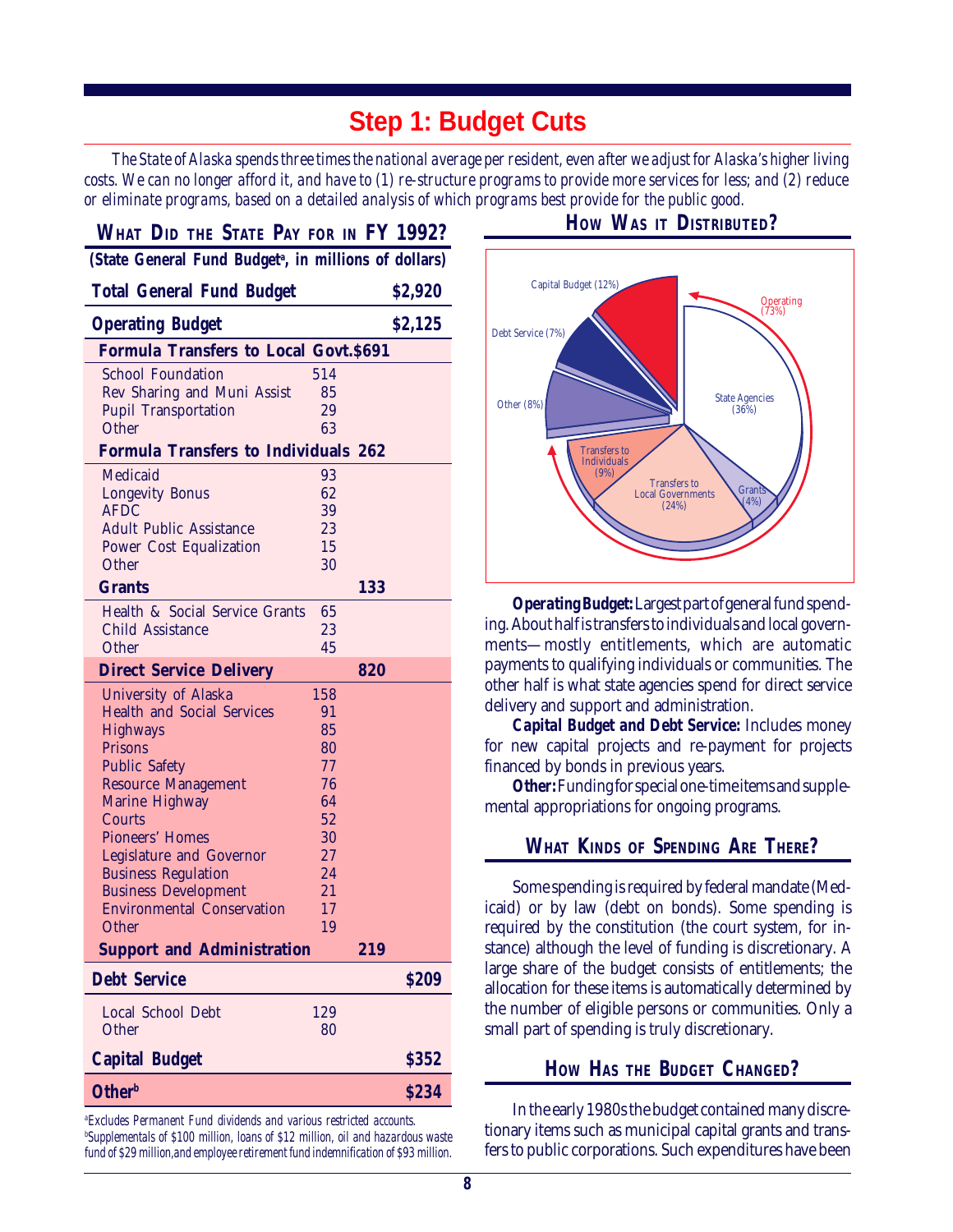### **Step 1: Budget Cuts**

reduced or eliminated. In fiscal 1987, when state revenues fell by \$1.3 billion, the operating budget was significantly cut for the first time—resulting in reduced transfers, program cutbacks, and layoffs.

#### **WHAT ARE THE BUDGET BUSTERS, 1986-1992?**

*Most recent budget growth has been in transfer payments that are tied to inflation or population growth. Real budgets of many state agencies have declined*. Budgets have become increasingly skewed— compared to earlier years—as some programs have continued to grow and others have been squeezed. For example, between 1986 and 1992 the Longevity Bonus program increased 39 percent while Municipal Assistance declined 43 percent (in nominal dollars). Programs that grew the most are:

*Department of Health and Social Services:* Grew \$150 million. AFDC and Medicaid federally required; courts ordered more mental health spending.

*Education*: School foundation grew \$40 million, driven by growing enrollment. School aid is so large that small percentage increases cost millions of dollars.

*Corrections:* Spending for prisons increased \$22 million. The prison population increased about 20 percent, and per prisoner spending increased slightly due to court decisions mandating better conditions.

*Longevity Bonus*: Increased \$17.5 million. The number of Alaskans over 65 doubled in the 1980s.

#### **HOW COULD WE CUT \$1 BILLION?**

One billion dollars is an estimate of the magnitude of required budget cuts, if we assume that the state will also take the other steps in the Safe Landing strategy. The so-called "easy" solutions—eliminating redundant bureaucrats, reducing excess regulation, delivering services more efficiently, reducing employee compensation—can't possibly save \$1 billion. We'll have to review and possibly reduce all state programs.

#### **WHAT'S THE ALTERNATIVE?**

In 1987 the cuts came all in one year. This time we can estimate needed cuts in advance and implement them gradually, limiting their economic effects. Everyone will know what to expect. The sense of stability will promote a positive economic environment, even as public spending shrinks. Gradual cuts will also allow time to improve efficiency and reach consensus on service cuts. This time, however, the cuts will more directly affect individuals, local governments, and non-profits as well as state agencies. But ignoring the need to make cuts, or making token adjustments, creates a worse situation. And making very deep cuts in just a single year could throw the economy into a recession. Misguided state policy (together with other factors) helped create the 1986 recession.



• Initially freeze budget growth and then constrain the increase at less than the rate of inflation throughout the 1990s, effectively shrinking real state purchasing power 20 percent—to \$2.2 billion— by 2000. Because of continued population growth, that implies a reduction of 25 percent in state per capita spending by 2000—but per capita spending would remain considerably above the current national average.

• Develop a set of criteria for choosing where to reduce or eliminate programs—based on which are not necessities, which could pay for themselves but don't, and which we're paying more for than we should.

• Re-structure inefficient programs to provide services with less money. Program managers should be given the flexibility to re-shape their own programs.

• Re-structure payment programs based on need.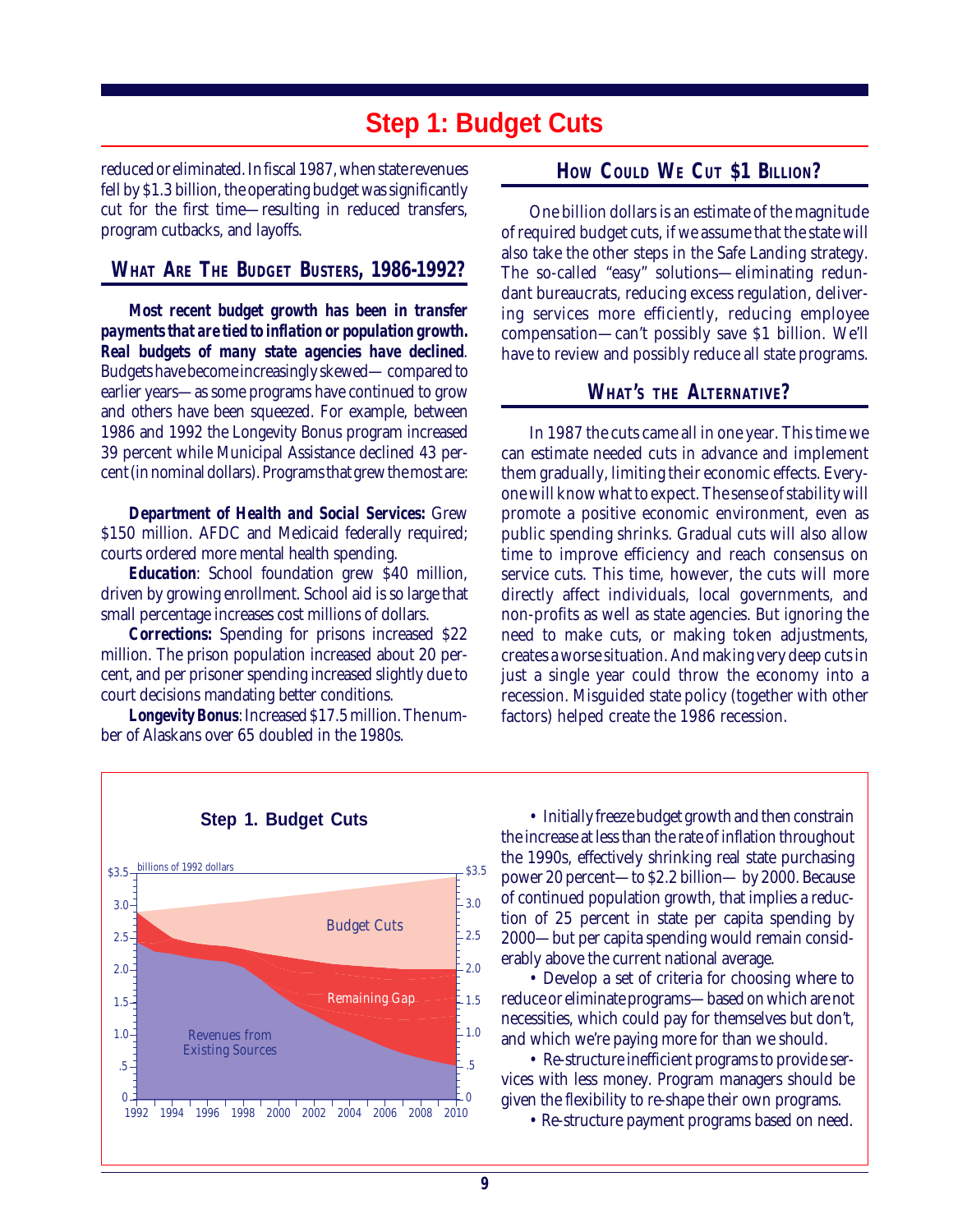# **Step 2: Earnings of Permanent Fund**

*Keeping the Permanent Fund intact and managed as an investment fund should be Alaska's priority. Ideas for using the fund will become commonplace as the budget crisis deepens, but we must stick with sound investment principles.*

*The fund's real sustainable earnings* (earnings after adjusting for inflation) of \$500 million per year exceed the payrolls of each of Alaska's commodity-producing industries except petroleum and seafood. The larger the fund grows, the greater this flow of earnings becomes.

*The state should develop* a plan to phase out Permanent Fund dividends and schedule the use of earnings to help pay for basic services—which was one of the rationales for creation of the fund in 1976. We do not suggest eliminating dividends to prop up current levels of spending. But budget cuts alone, with no new revenue sources, would leave the government unable to provide a reasonable level of services in the future.

*We suggest using the earnings* as one of three new revenue sources (the others are taxes and economic development) to help pay for basic government necessities. The adjacent figure shows that earnings can't replace oil dollars, but can fill part of the gap left as oil revenues decline. However, fund earnings can only support basic services if the dividend program is reduced or eliminated. Permanent Fund earnings should replace oil dollars only after oil production has fallen below some floor—perhaps 1 million barrels per day. Before that, earnings should be reinvested to build up the fund's earning power.

*The danger in any plan* that eliminates dividends is that Alaskans will have less incentive to protect the fund's principal, once the dividends are gone. However, an effective public education campaign could make it clear that the fund still provides enormous although different



benefits—by helping to stabilize the government and the economy, and helping to pay for basic services that would otherwise have to be eliminated or paid for through taxes.

*Getting the highest return* on the fund means moving prudently toward an investment policy with higher but variable returns from stocks. Investing more in stocks would also reduce the need for the current method of inflation-proofing, since the value of stocks increases over time with inflation. Below we see how fund earnings could help reduce the budget gap.



**Step. 2. Use Permanent Fund Earnings**

• Phase out the dividend program, by reducing the portion of earnings used to fund dividends 10 percent each year, beginning in 1994 and continuing until dividends are eliminated in 2003.

• Add the earnings not paid out in dividends to the principal of the fund until 2001, to build up its future earning power. These retained earnings would add over \$2.5 billion to the value of the fund.

• Use a portion of earnings to pay for general government, beginning in 2002, and increase proportion as petroleum production falls.

• Maximize the long-term rate of return on the fund's investments by shifting the investment portfolio into stocks.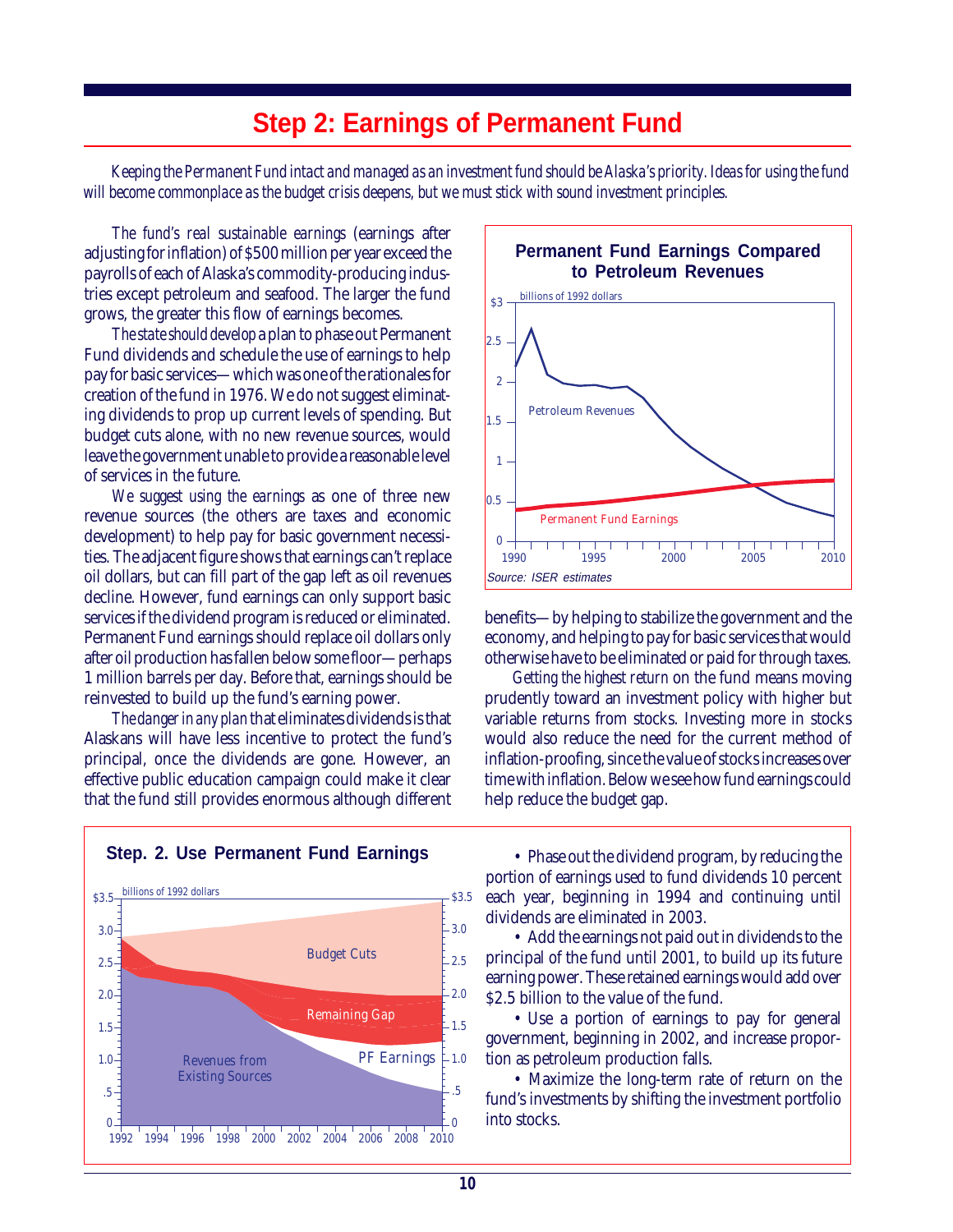# **Step 3: Economic Development**

*The most important contribution the state government can make to the continued health of the Alaska economy is to begin actively managing the fiscal crisis now. Megaprojects like the proposed gas pipeline* or oil devel-

| Alaska Tax Base<br><b>Commodity Producing Industries:</b><br>Alaska Gross Product in 1989<br>(In Million Dollars) |          |  |  |
|-------------------------------------------------------------------------------------------------------------------|----------|--|--|
| Oil and Gas                                                                                                       | \$11,118 |  |  |
| Seafood                                                                                                           | 789      |  |  |
| <b>Forest Products</b>                                                                                            | 477      |  |  |
| Tourism                                                                                                           | 319      |  |  |
| $Mining*$                                                                                                         | 82       |  |  |

*\*Prior to first full year of operation of Red Dog and Greens Creek Mines. Source: ISER estimates*

*Acting now* will help create confidence in industry that the state government is dealing with the economic instability created by dependence on state spending and by budgeting based on unpredictable oil prices.

*Growth in mining, tourism,* and other industries will increase the Alaska tax base in the 1990s*.* But even though production will be declining, petroleum will continue to provide the largest tax base for the foreseeable future. The higher costs of development and production for new fields and enhanced recovery mean Alaska, as a resource owner, must develop flexible policies to assure the state a fair share of the value of production without jeopardizing development.

opment in ANWR are uncertain and in any case can contribute little to the tax base in the 1990s*.* If completed, they could make substantial but unpredictable contributions somewhere in the range of \$100 to \$400 million annually by around 2005.

*The state government should develop* well-defined criteria for fostering economic developmen*t.* The state should give priority to projects yielding real long-run returns. In the past, much of what was called investment in fact yielded only temporary employment gains.

*Reducing the size of state government* will not necessarily stimulate the private economy. Some people argue that reducing government automatically frees up money for the private economy to grow. But that isn't entirely true in Alaska, because state spending comes largely from petroleum revenues and not from taxes on other industries and individuals. If the state government did not collect petroleum revenues, the oil industry would re-invest part in Alaska but part would bypass Alaska.

*Low taxes are not the only criterion* for creating a favorable business climate. The tax burden on nonpetroleum commodities is relatively light now, but that burden needs to be periodically reviewed in light of the need for public services. Taxes help pay for education and productive workers, provide infrastructure, and maintain the amenities that make Alaska an attractive place to live and work—amenities that ultimately reduce business costs.

The example below shows one way economic development could contribute to balancing the budget.



• Foster positive economic environment by adopting a Safe Landing strategy. \$3.5

• Adopt stable yet flexible tax and royalty policies that assure fair share for state without inhibiting development of resources.

• Coordinate all investment policy—through an agency like AIDEA—to foster long-term, sustainable development.

• Don't compromise the Permanent Fund by re-directing its investment policy to subsidize instate development schemes.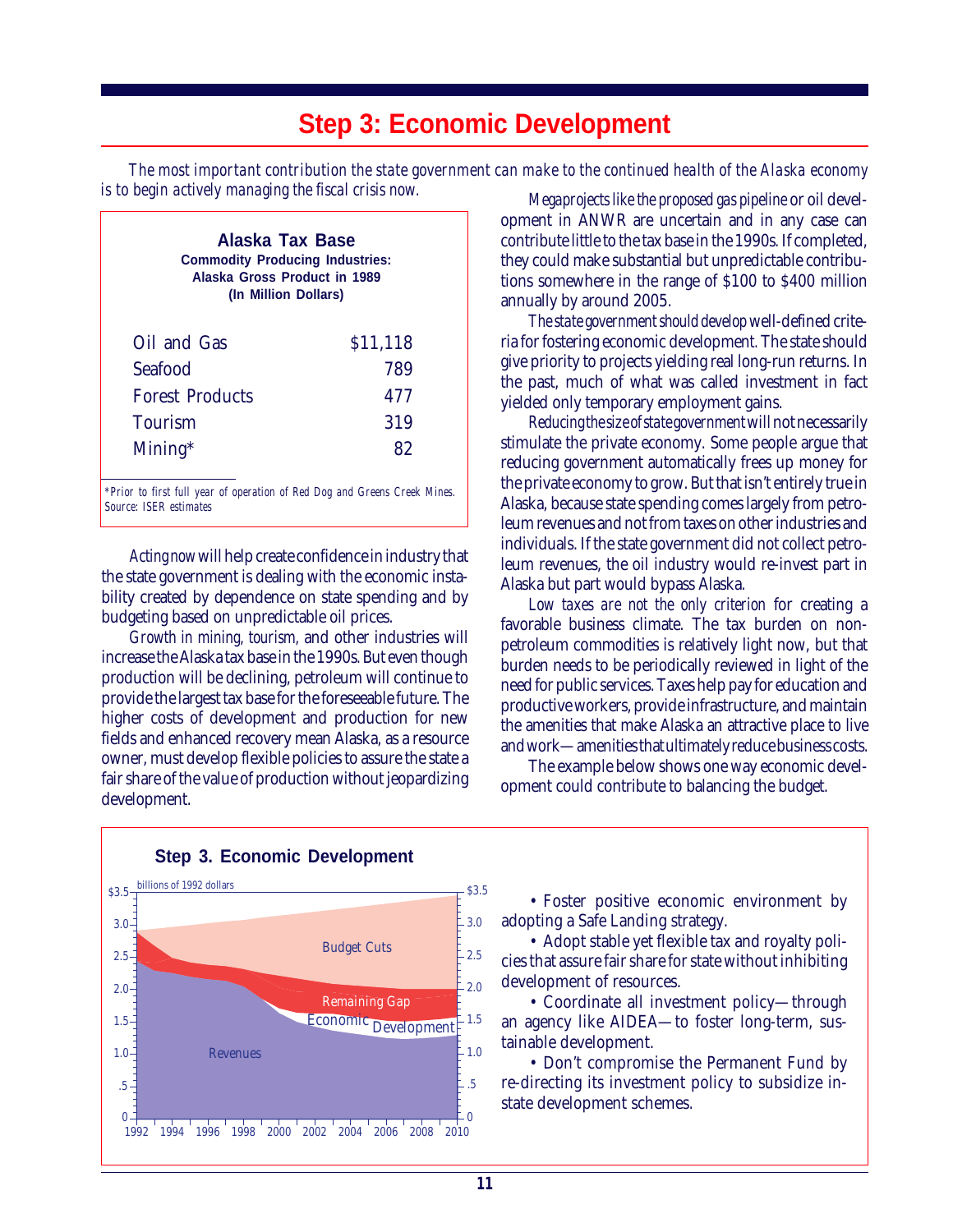# **Step 4: Taxes**

*The state government can no longer afford to pay Alaskans more than they pay in taxes. Alaska households pay virtually no state taxes, and the typical household receives more in Permanent Fund dividends than it pays in combined state and local taxes.*



The figure above shows that the average household receives more in dividends than it pays in state and local taxes, and that the estimated value of state and local services households receive is more than 10 times larger than the average tax bill. It is clear that individual taxes do not support government spending in Alaska.

*Cuts should be the first means of balancing the budget,* but taxes should be introduced as early as is feasible because:

(1) The longer we delay paying any taxes, the longer we continue depleting our savings accounts to pay ongoing costs of government and the lower our sustainable revenue flow in future years will be. We'll need the cushion our savings can provide more urgently in the future.

(2) Paying taxes will help us set priorities for budget cutting: if we are paying the costs ourselves, it will be easier to identify what we're willing to pay for. Under the current system, we take whatever is provided, regardless of cost.

*State personal taxes are not intended* to allow government spending to grow, but rather to help pay for necessities, in conjunction with budget cuts. Taxes can fill just part of the gap left behind by falling petroleum revenues.

*New taxes will increase the cost of doing business—*but we have to weigh that increase against the value of having a stable government able to provide services that individuals and businesses need. Failure to impose taxes, if it leads to the deterioration of necessary public services, will just as surely increase the cost of doing business. Taxes on households will reduce their buying power and hurt businesses that depend on household spending but support businesses that depend on public spending.

*The income tax is preferable to a sales tax because:*

(1) Taxpayers nationwide believe that state income taxes are more fair than property or sales taxes.

- (2) Non-residents who work here would pay part.
- (3) It would be deductible on federal tax returns.

(3) Unlike sales taxes, income taxes do not fall most heavily on the poor but rather can be designed to allocate the burden among income groups in a number of ways.

(4) Reinstituting the state income tax would leave administration of sales taxes to local governments.

The example below shows how a personal income tax could help fill the fiscal gap.



#### **Step 4. Impose Taxes**

• Impose a personal income tax in calendar 1993 and increase other taxes to bring Alaska in line with the national average. Such changes could contribute \$350 million annually.

• Allow local governments to continue to control sales and property taxes. If they choose to increase local tax rates to the national average, they could offset \$150 million of reductions in state transfers.

• Consider promoting taxpayer equity by collecting sales and property taxes in the unorganized borough, where residents pay no local taxes.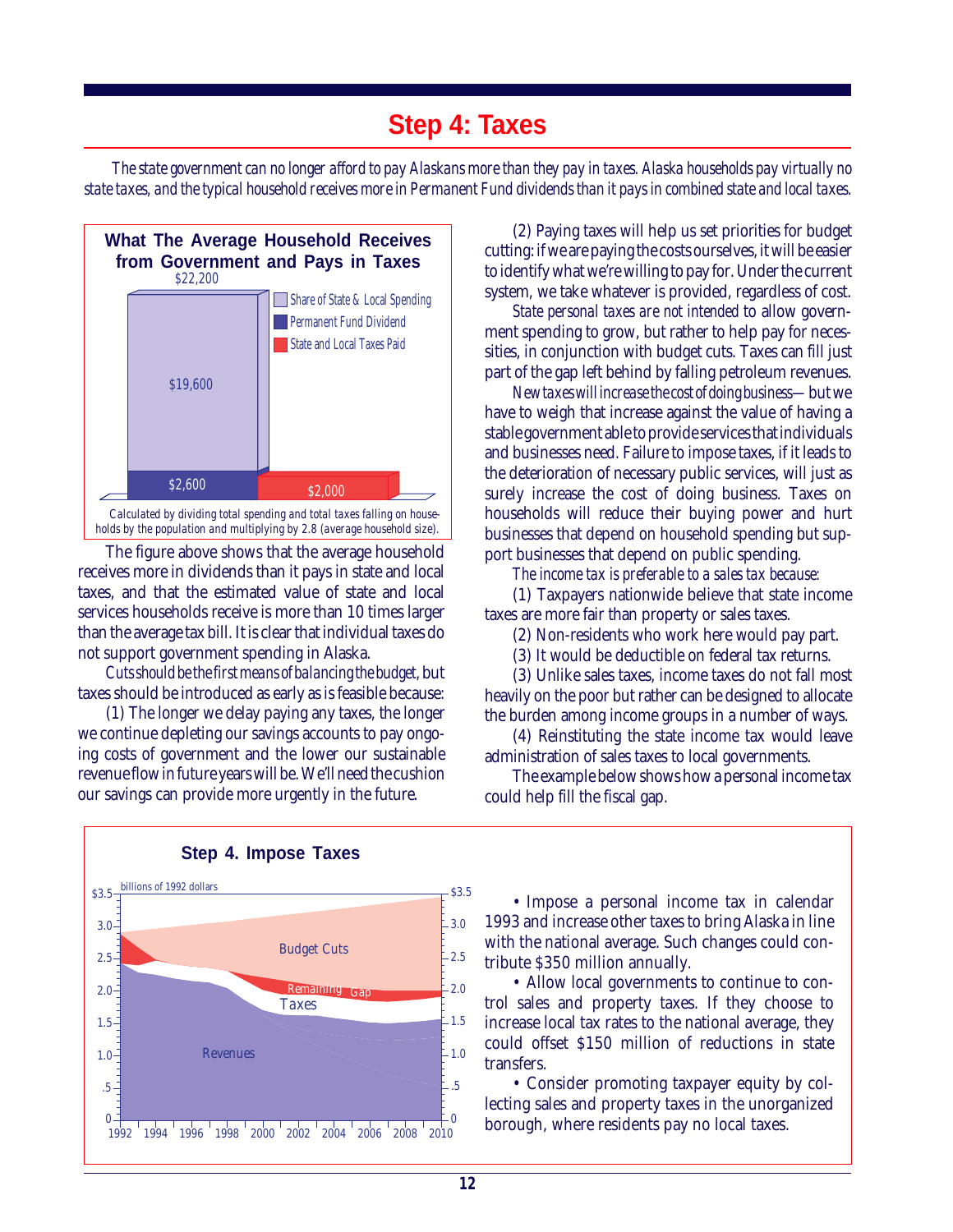# **Step 5: Transition Funds**

*The state government's reserve accounts and anticipated settlement payments should serve two functions in a fiscal strategy: (1) help cushion the long-term transition to a smaller government, and (2) act as a shock absorber when normal, year-to-year fluctuations in the price of oil affect state revenues.*

*The State of Alaska now has about \$2 billion* in various reserve accounts and will also likely collect an undetermined but substantial sum this decade in settlement of tax and royalty disputes with the oil companies. Using these assets only as needed and in conjunction with an overall strategy—including budget cuts, use of Permanent Fund earnings, and taxes—is crucial. We should plan to use these assets only to cushion an otherwise too sudden decline in the budget, but never simply to prop up the budget.

*It is tempting to rely on the reserves* before we take other measures to deal with the fiscal gap. But by doing so we would be using funds that we'll need more urgently when





#### **Step 5. Use Transition Fund**

oil revenues are smaller, and we would be needlessly exposing ourselves to budget gyrations caused by fluctuating oil prices.

*The state's reserve assets could serve as a buffer* in the coming years for oil price fluctuations. Oil revenues fluctuate because of both price and production changes. Declining production in the coming years will steadily reduce oil revenues. But prices will continue to fluctuate, causing oil revenues to jump up or down and confounding attempts to accurately predict revenues from year to year.

*State officials try to guess the price of oil* when budgeting for the coming year—but as the adjacent figure shows, the only thing constant about oil prices is change. Budgetmakers react to every change in oil prices with budget revisions—with the result that we are held hostage to oil price changes. We could save ourselves from the ups and downs associated with volatile oil prices by basing budgets on average oil prices from recent years—drawing on the transition funds when prices fall below the average and replenishing the fund when prices exceed the average. The fiscal year oil price has been within the range of \$17 to \$20 per barrel in five of the last six years. A \$300 million buffer account would have countervailed all the price fluctuations over the past six years.

The example below shows one way reserves and settlements could cushion the transition to a smaller government while also absorbing shocks from fluctuating prices.

• Deposit all available state money (except the principal of the Permanent Fund), as well as any unanticipated excess revenues in future years, into accounts managed as transition funds.

• Draw on reserves in these transition funds when budget cuts (Step 1) and revenue enhancements (Steps 2 through 4) imposed according to the budget strategy still leave a deficit in the current year.

• In some years the transition funds will be needed if the price of oil drops below the historical average.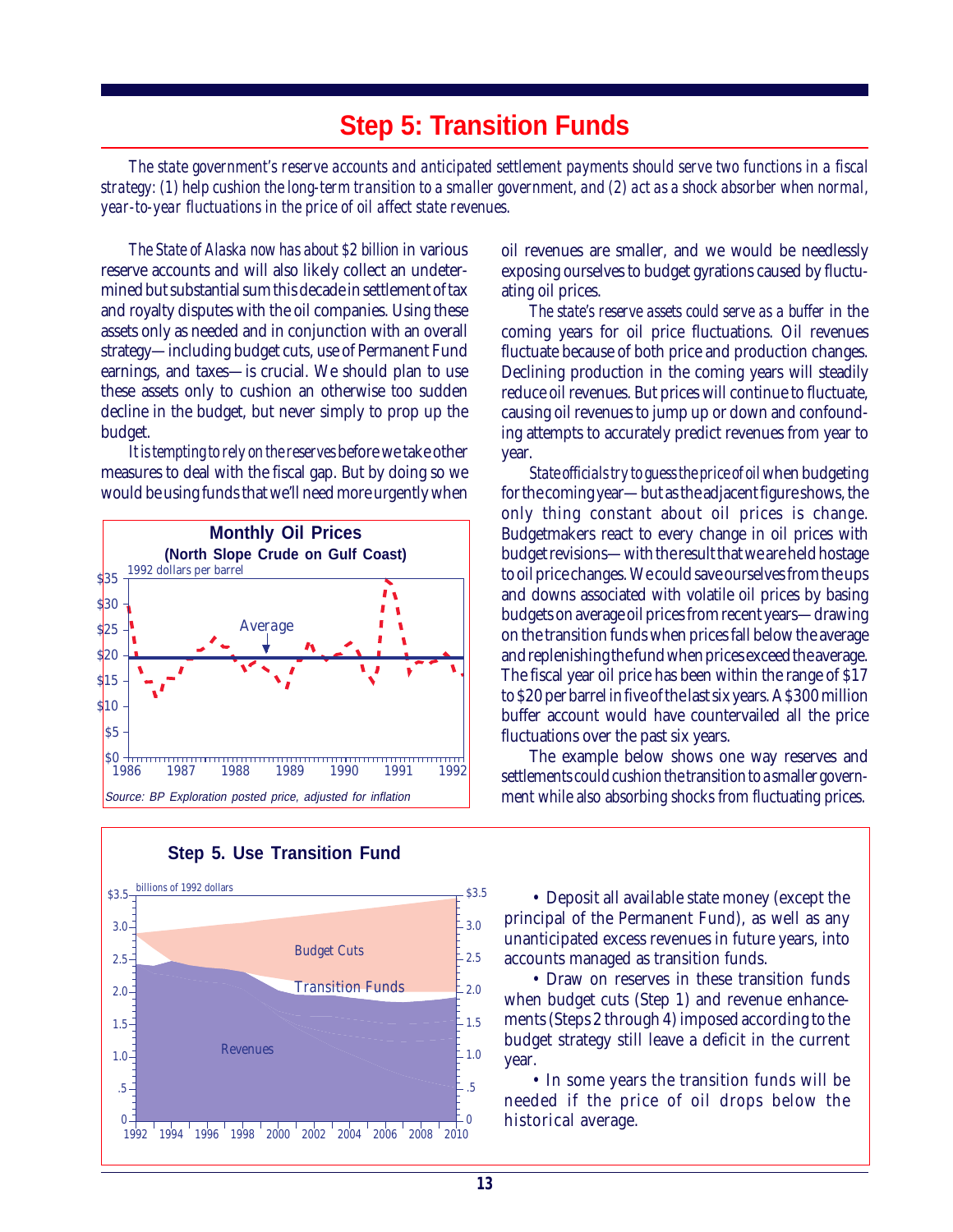# **Putting It All Together**

*Together the five steps of the Safe Landing strategy can move state government spending to a balanced and sustainable level by 2000 and simultaneously bring Alaska substantial benefits: keep essential state programs and services intact, avert a major recession, and preserve the principal of the Permanent Fund so it can continue to generate earnings far into the future.*

• *Budget cuts are by far the biggest contributor* to the strategy over the next two decades. As the figure below shows, cutting real spending by 20 percent from the current level over the next decade could eliminate half the projected fiscal gap in 2000.

• *Permanent Fund earnings can contribute more* to the state budget than petroleum revenues, personal income taxes, or new economic development by 2010. Because fund earnings could contribute so much toward filling the fiscal gap after the turn of the century, conserving the Permanent Fund is critical to the future of the state.

• *New economic development could contribute* as much as several hundred million dollars annually to the state treasury by 2010, but relatively little within the next decade. This source of revenues is the most uncertain.

• *Personal income taxes could begin* to contribute immediately to reducing the fiscal gap. Not only would a tax permit the state to save reserves that will be needed more later, the tax would also instill discipline in spending by putting a price on it.

• *Transition funds would cushion the move* to a smaller state government by controlling the decline in spending. Such funds would also eliminate fluctuations caused by variations in oil prices.



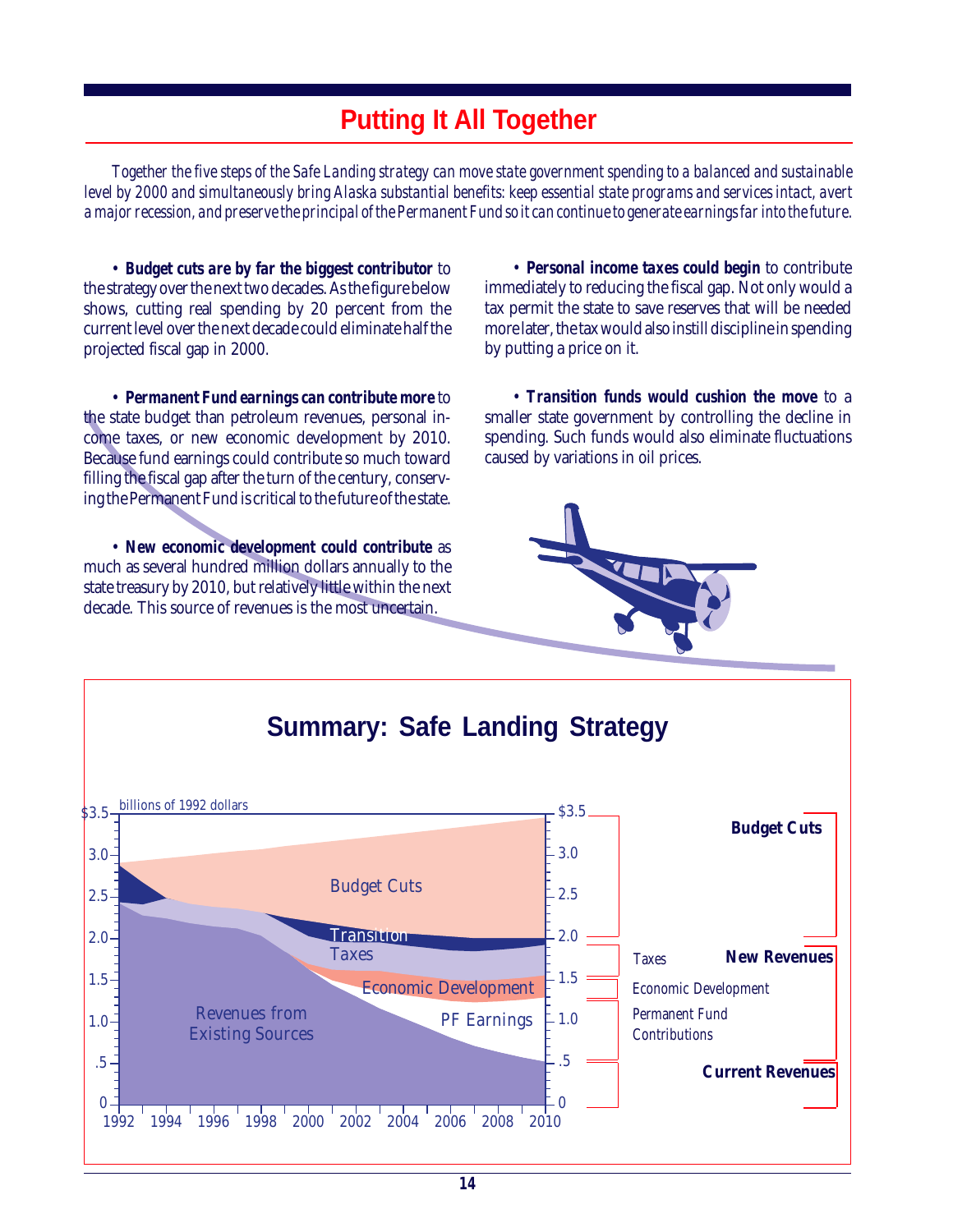### **Conclusions**

Many political obstacles stand in the way of a fiscal strategy for Alaska, but for several reasons we believe those obstacles can be overcome.

*First, we've done it before.* Alaska and its elected officials have, within the past two decades, taken extraordinary measures to preserve the state's financial future. In 1976 Alaska voters enacted a constitutional provision to set aside a percentage of oil revenues in a permanent investment fund. This constitutional provision demonstrated considerable public foresight as well as a commitment to the future of the state.

Similarly, in the early 1980s—when state spending began to run amuck—state lawmakers recognized the need to curtail spending and made the difficult political decision to voluntarily place an additional \$4 billion in the Permanent Fund. Lawmakers made those special deposits, despite enormous pressure to continue spending all the available revenues.

This year state lawmakers passed a budget that was not only lower than the rate of inflation but less than last year's budget. Barring any large supplemental appropriations later, and if similar but not even as stringent budgetary discipline can be exercised over the next several years, we could achieve the budget cutting goals suggested here.

So we have reason to believe that when confronted with difficult choices, both the Alaska public and its elected leaders have demonstrated their willingness and commitment to do what needs to be done. What has been lacking is the persevering, year-to-year commitment to specific fiscal goals over a longer period.

*Second, we have what we need to make a Safe Landing.* Alaska has a reasonably robust economy with promise for continued growth in many of its economic sectors. The issue is how we can wean ourselves from overdependence on oil revenues. The Alaska economy need not go into a deep recession as we go about implementing the Safe Landing fiscal strategy. Yes, we will all experience some economic hardships as we return to paying personal incomes taxes, receiving less or giving up state dividend payments, and paying more for the state and local services we receive. But these are all burdens common in most other states.

If Alaska implemented this fiscal strategy, it would finance services more the way other states do. We would no longer pay ourselves \$500 million each year in dividends—which no other state does. We wouldn't give ourselves a tax break equivalent to another \$500 million. We would cut about \$800 million in public goods and services we can no longer afford.

*Third, enacting a strategy is in our self-interest.* For those Alaskans who want to stay in the state, and want the state to provide opportunities for their children and future generations, adopting the Safe Landing fiscal strategy is in both our individual and collective self-interest—even though in the short run it will impose economic hardships.

Alaskans who expect to move out within the next five to ten years may prefer to see the state liquidate its savings to prop up the economy until they leave. However, that segment of the population is a minority, and many who leave will have friends and family members who remain.

Overall then, we have reason to be optimistic that Alaska will take responsibility for its financial future and enact measures to bring us to a safe landing. We have an opportunity to join together to do something about the looming fiscal crisis. But we all need to accept that there is a problem, and be willing to give up some of the very generous programs and payments oil revenues have made possible. And if we make some sacrifices now, we will enjoy the benefits in the years to come. If we adopt the Safe Landing or a similar fiscal strategy:

• *We can look forward to a healthy economy based on our traditional export industries.* Economic growth will come from private industry rather than from government. We can't expect a continuation of the rapid economic expansion fueled by government spending in the past. There may be times when less state spending will result in a stagnant economy, but the Safe Landing strategy can minimize the possibility of a recession and attendant loss of jobs and property values.

 • *Alaskans will still enjoy good incomes in the future—*but not as much above the national average as they have been when we take into account the low taxes, Permanent Fund dividends, and high government spending we have enjoyed in the past 15 years.

• *Alaska and Alaskans will still be in an enviable situation a decade from now*. The Safe Landing strategy will mean less government and higher taxes than in the past 15 years , but we will still have a great deal as compared with the period before Prudhoe Bay and with other states. Not only will we have the Permanent Fund offsetting a large share of government costs, we will have all the physical improvements oil wealth allowed us to create. These improvements not only enhance the quality of life, they also reduce the relative cost of living and thereby make Alaska more attractive for economic development.